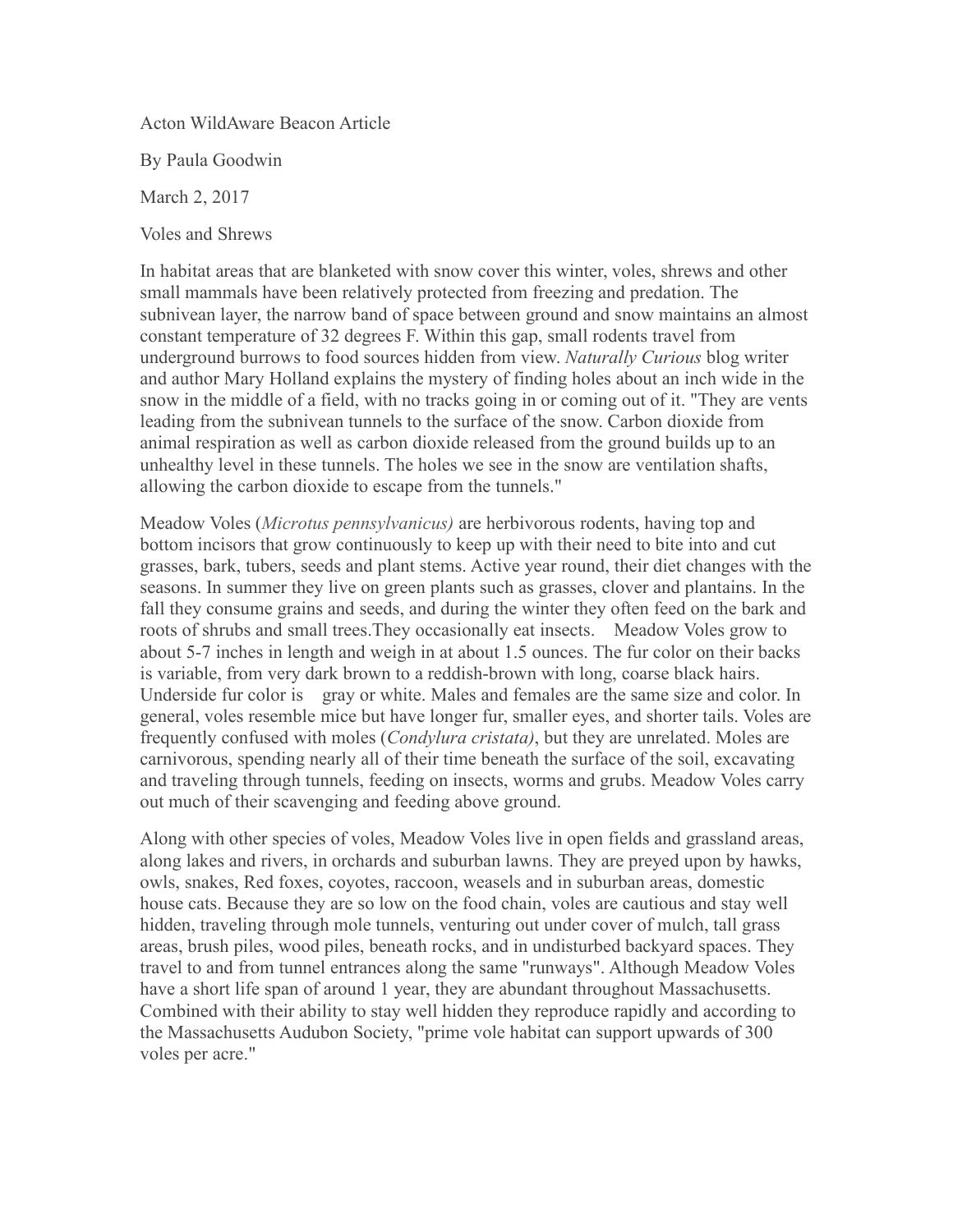Also common to Massachusetts are Northern short-tailed shrews (*Blarina brevicauda)*. Although close in size, unlike Meadow Voles they are not rodents. They are classified as insectivores, eating invertebrates such as earthworms, millipedes, spiders and insects. There are a few characteristics unique to Northern short-tailed shrews. Northern short-tailed shrews, especially males, release a musky odor from scent glands on their belly and sides that is thought to repel some predators. Northern short-tailed shrews have poor vision and to compensate for it they send out ultrasonic clicks, (similar to bats and dolphins), to communicate, find prey and navigate through tunnels. Due to their exceedingly high metabolism, shrews are constantly searching for food. A shrew's heart beat and breathing rate are each about 160 times per minute, about ten times that of humans. According to Smithsonian's North American Mammals web page, "Their day is organized around highly active periods lasting about 4.5 minutes, followed by rest periods that last, on average, 24 minutes."

Perhaps the Northern short-tailed shrews' most unique adapation is that glands in their lower jaw secrete venom. According to the University of Michigan, "The (lower jaw) salivary glands of northern short-tailed shrews produce venom that is effective in immobilizing prey. This enables them to prey upon animals much larger than they are, including salamanders, frogs, snakes, mice, birds, and other shrews." Northern short-tailed shrews (bite) the venom into the prey until the prey is subdued." It is reported that if a shrew bites a person the site may swell and be painful for a few days. Because of its paralytic properties, the venom of the Northern short-tailed shrew has been researched and may potentially have pharmaceutical and cosmetic uses.

## *Resources*

UMass Amherst The Center for Agriculture, Food and the Environment: <http://ag.umass.edu/home-lawn-garden/fact-sheets/mole-vole-damage-to-lawns>

Naturally Curious with Mary Holland: <https://naturallycuriouswithmaryholland.wordpress.com/2016/12/21/tunnel-vents/>

C&EN Chemical and Engineering, October 13, 2014 <News:https://pubs.acs.org/cen/critter/8242shrews.html>

MassAudubon:

[http://www.massaudubon.org/get-outdoors/wildlife-sanctuaries/blue-hills-trailside-museu](http://www.massaudubon.org/get-outdoors/wildlife-sanctuaries/blue-hills-trailside-museum/exhibits/seasonal-exhibit-animals) [m/exhibits/seasonal-exhibit-animals](http://www.massaudubon.org/get-outdoors/wildlife-sanctuaries/blue-hills-trailside-museum/exhibits/seasonal-exhibit-animals)

Smithsonian National Museum of Natural History: [https://naturalhistory.si.edu/mna/image\\_info.cfm?species\\_id=25](https://naturalhistory.si.edu/mna/image_info.cfm?species_id=25)

BioKids Kids Inquiry of Diverse Species: [http://www.biokids.umich.edu/critters/Blarina\\_brevicauda/](http://www.biokids.umich.edu/critters/Blarina_brevicauda/)

Mass Wildlife Mammal Listhttp://www.mass.gov/eea/agencies/dfg/dfw/fish-wildlife-plants/state-mammal-list.ht ml